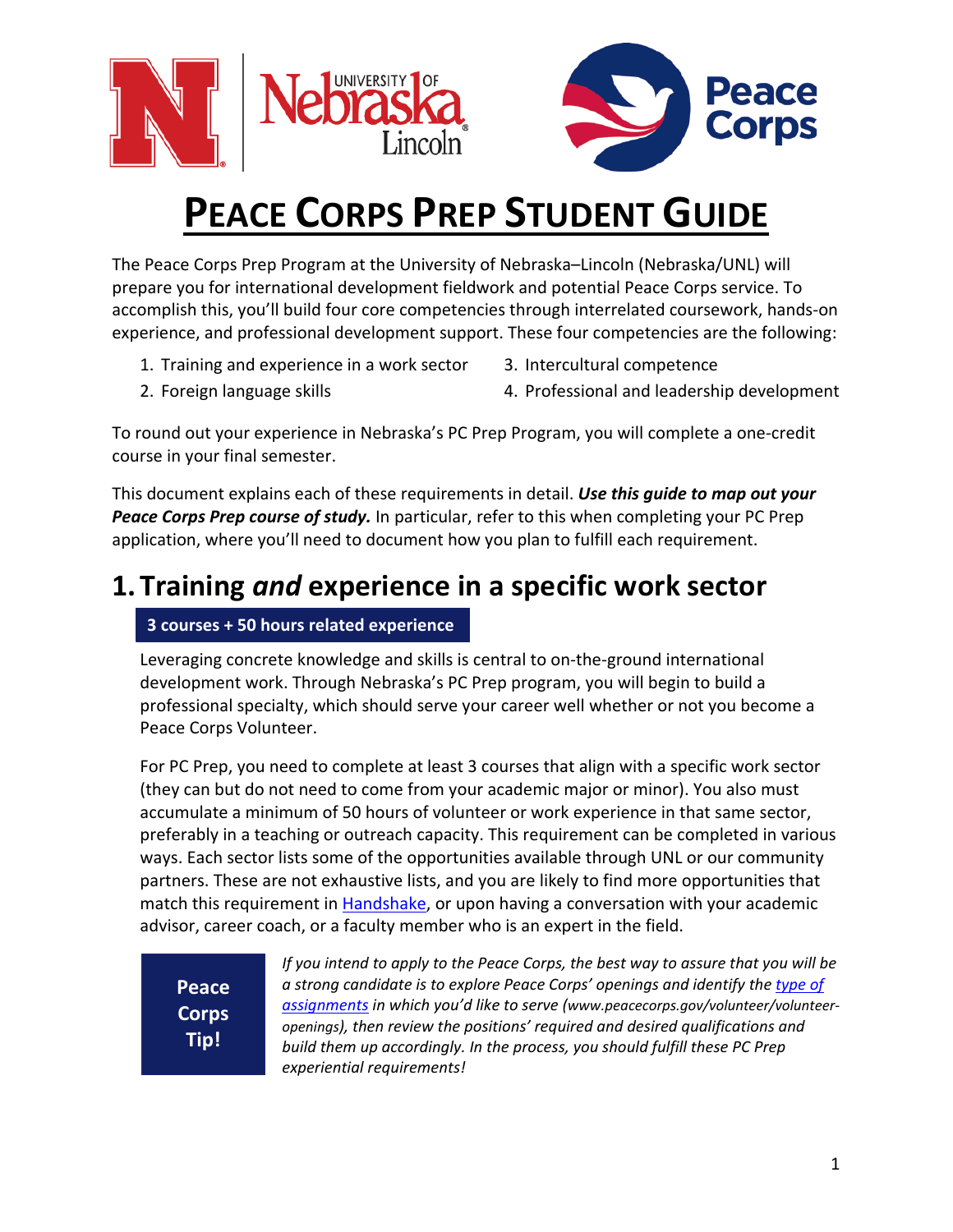There are [six sectors](https://www.peacecorps.gov/volunteer/what-volunteers-do/) [\(www.peacecorps.gov/volunteer/what-volunteers-do/\)](http://www.peacecorps.gov/volunteer/what-volunteers-do/) in which Peace Corps Volunteers serve—detailed below. **Choose one sector to focus on** then complete at least 3 courses + 50 hours of related experience in that sector.

Students from all majors are encouraged to apply to work in any sector. However, your chances of working in your desired sector will increase significantly if you can demonstrate knowledge in the specific subjects. We encourage you to work with PC Prep Coordinator Rebecca Baskerville and your academic advisor to identify courses that fit the spirit of the requirements.

*Note: Actual Peace Corps assignments are based on local needs, and thus may or may not align seamlessly with your qualifications. Flexibility is central to the Peace Corps experience!*

### 1. **EDUCATION**



**Teach lessons that last a lifetime.** Education is the Peace Corp's largest program area. Volunteers play an important role in creating links among schools, parents, and communities by working in elementary, secondary, and postsecondary schools as math, science, conversational English, and resource teachers or as early grade reading and literacy teacher trainers. Volunteers also develop libraries and technology resource centers.

#### *If you choose Education, take 3 courses from one of the following areas:*

- o Education and Human Sciences; Teaching, Learning, and Teacher Education, Special Education; or Child, Youth, and Family Studies
- o English

o Math or Statistics o Computer Science and

Engineering

- o Engineering
- o Speech Language Pathology
- o Any Physical or Biological Science

#### *Recommended courses:*

- CEHS 200: Families, School, and Communities
- CEHS 265: International Perspectives Seminar
- CYAF 380: Working with Families in the Communities and Schools
- EDPS 250: Fundamentals of Child Development for Education
- EDPS 251: Fundamentals of Adolescent Development for Education
- SLPA 488: Linguistic Needs of Bilingual and Culturally Different Students
- SPED 201: Intro to Special Education
- TEAC 259: Instructional Technology
- TEAC 330: Multicultural Education
- TEAC 331: School and Society
- TEAC 413P: Teaching English as an International Language

#### *And build 50 hours of related field experience through an activity such as:*

- Teaching in one of these or a similar form: in a classroom, with a community outreach organization, or in a formal tutoring capacity
	- o The subject of the teaching may be English as a Foreign/Second Language, special education, drama, or a STEM subject
- Becoming a volunteer ESL teacher with **Lincoln Literacy**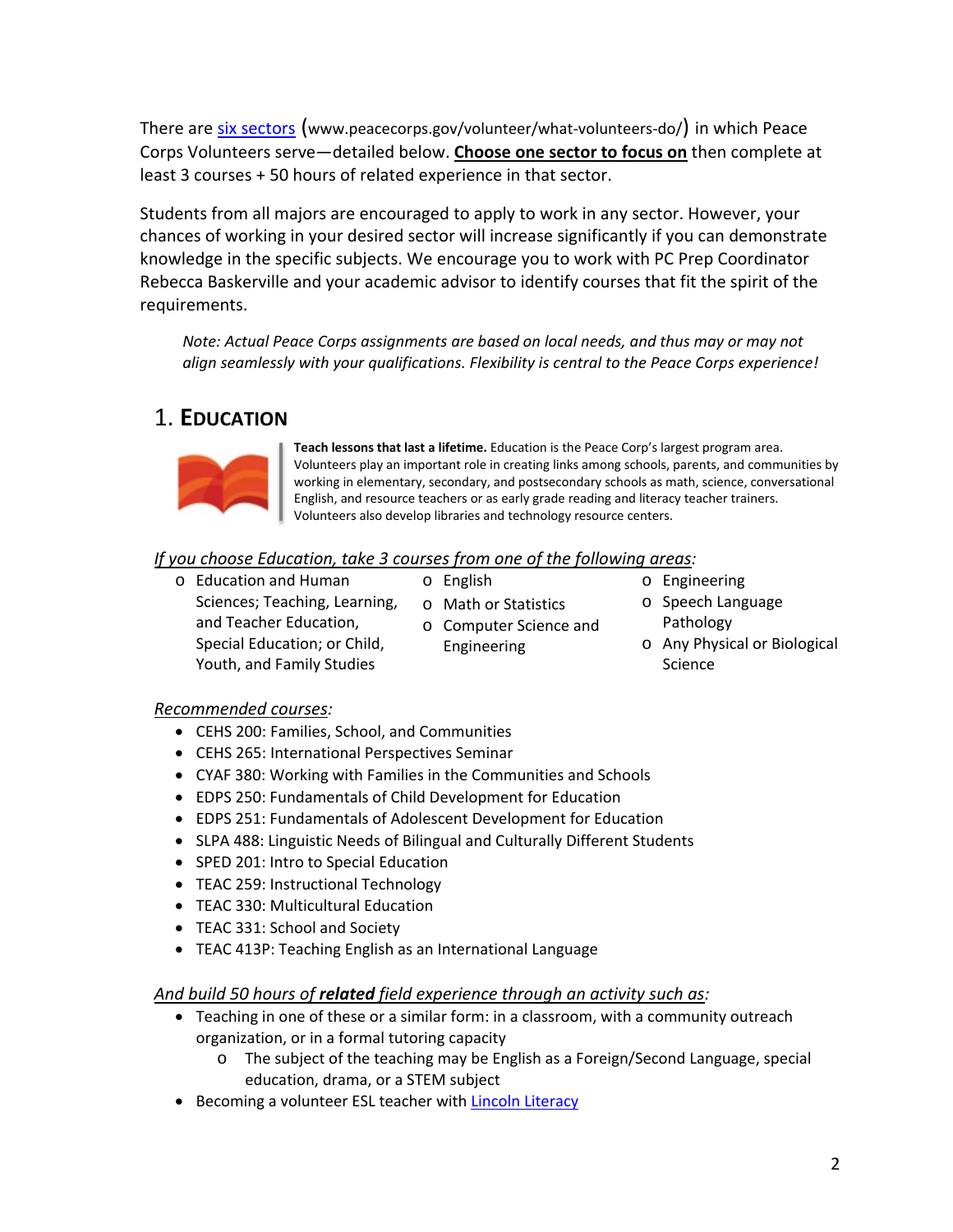- Helping UNL's international students learn English and acclimate to their new life in the United States with UNL's [Programs in English as a Second Language](https://sgis.unl.edu/piesl-internship)
- Working with refugees and immigrants at [Lutheran Family Services of Nebraska,](https://www.lfsneb.org/get-involved/) [Asian](https://www.lincolnasiancenter.org/)  [Community and Cultural Center,](https://www.lincolnasiancenter.org/) [Catholic Social Services,](https://www.cssisus.org/) and more.
- Teaching English or citizenship courses with [El Centro de las Americas](http://www.elcentrone.org/)
- Becoming a [Peer Mentor](https://success.unl.edu/peer-mentors) with Center for Academic Success and Transition

### 2. **HEALTH**



**Serve on the front lines of global health.** Health Volunteers work within their communities to promote important topics such as nutrition, maternal and child health, basic hygiene, and water sanitation. Volunteers also work in HIV/AIDS education and prevention programs to train youth as peer educators, develop appropriate education strategies, provide support to children orphaned by the pandemic, and create programs that provide emotional and financial support to families and communities affected by the disease.

#### *If you choose Health, take three courses from one of the following areas:*

| o Humanities in Medicine     | o Biochemistry, Biological  | o Psychology         |
|------------------------------|-----------------------------|----------------------|
| o Nutrition                  | Sciences, Life Sciences, or | o Sociology          |
| o Food Science and Nutrition | Microbiology                | o Biological Systems |
| o Gerontology                | o Anthropology              | Engineering          |
|                              |                             |                      |

*Note: Students interested in the health sector could consider completing one of the [Pre-Health](https://explorecenter.unl.edu/pre-health) tracks with a view toward entering a healthcare profession.*

#### *Recommended courses:*

- ANTH/GLST/MODL 214: Food and Culture
- ANTH 260: Global Health
- ANTH 265: Pandemics
- ANTH 422: Medical Anthropology
- COMM/NUTR 364: Communication, Medicine and Health Equity
- CYAF 458: Family Stress & Crisis, Coping and Recovery
- EDPS 320: Happiness & Well-Being through Positive Psychology
- GERO 447: Mental Health and Aging
- NRES 330: Environmental Health
- NUTR 230: Peer Health Education
- NUTR 251: Nutrition Through the Life Cycle
- NUTR 253: Cultural Aspects of Food & Nutrition
- NUTR: 256: Addressing Health Disparities through Health Literacy
- PHIL 213: Medical Ethics
- PSYC 428: Health Psychology
- SOCI 252: Health, Medicine, and Society
- SOCI/ETHN 454: Physical Health Disparities
- TEAC 380: Health and Wellness the Elementary Classroom

#### *And build 50 hours of related field experience through an activity such as:*

• Volunteer or work experience in such areas as HIV/AIDS outreach, hospice, family planning counseling, emergency medical technician (EMT) or CPR teaching/certification, maternal health, and hands-on caregiving in a hospital, clinic, or lab technician setting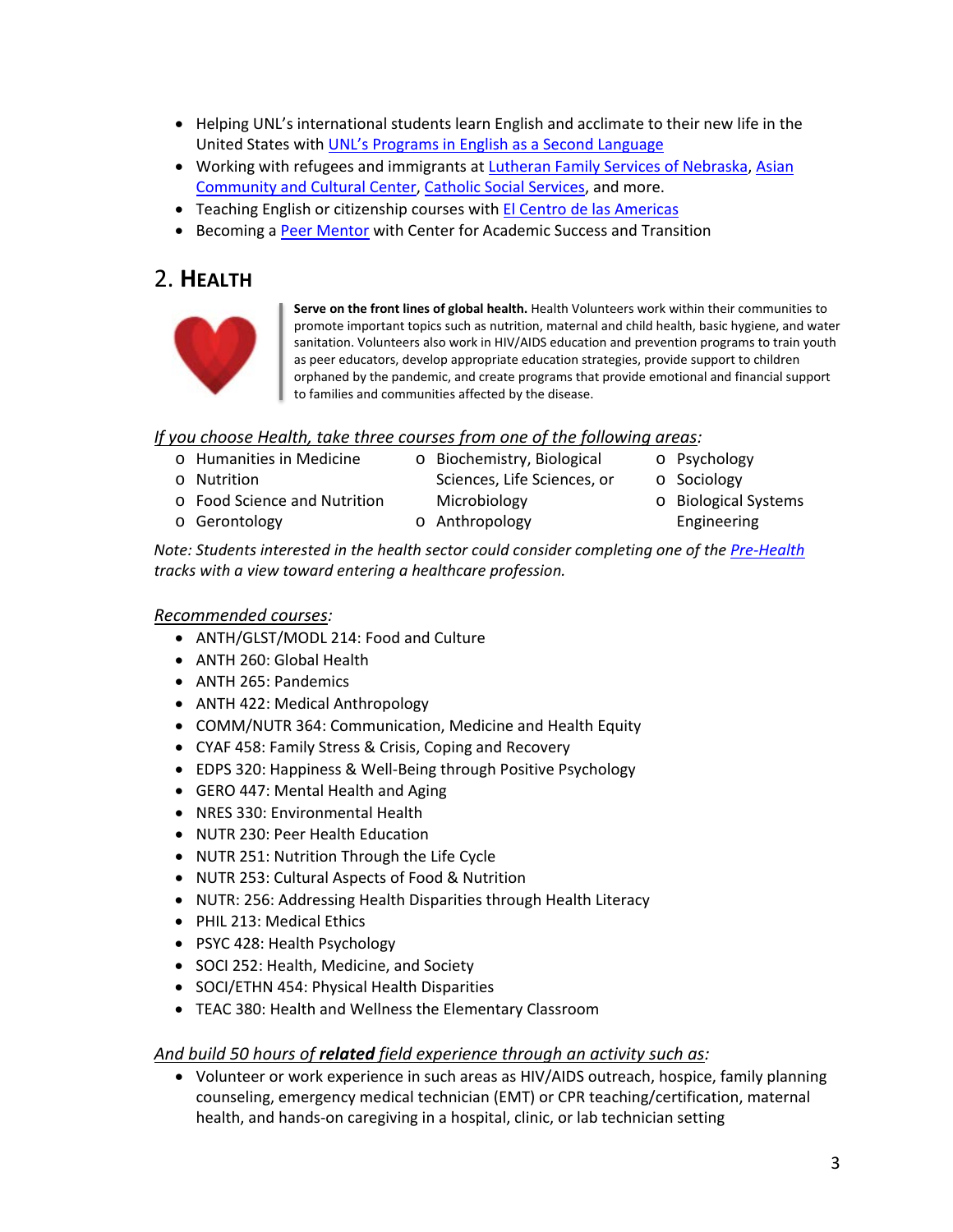- Counseling or teaching in health subjects
- Working as a resident advisor in a dormitory, as a peer nutritionist, or as a sexually transmitted infections counselor
- Serving as a Big Red Resilience and Well-Bein[g Wellbeing Coach](https://resilience.unl.edu/peer-coaches)
- Joining a health-related student organization to find ways to connect to the community.
	- o Explore Center has an extensive list of pre-health-oriented organization and other opportunities listed [HERE.](https://explorecenter.unl.edu/pre-health/beyond-academics-health)
	- o Pre-Health Explore Center Advisors work closely with students to identify specific opportunities that will help you gain experience outside the classroom
- Volunteering at [Clinic with a Heart](https://www.clinicwithaheart.org/)

### 3. **ENVIRONMENT**



**Help forge a global movement to protect our planet.** Volunteers lead grassroots efforts in their communities to protect the environment and strengthen understanding of environmental issues. They teach environmental awareness in elementary and secondary schools and to youth groups and community organizations, empowering communities to make their own decisions about how to protect and conserve the local environment. Volunteers also address environmental degradation by promoting sustainable use of natural resources.

#### *If you choose Environment, take three courses from one of the following areas:*

- o Environmental Science or related field
- Management o Animal Science
- o Horticulture o Meteorology
- o Water Science
- o Natural Resources o Fisheries and Wildlife
- o Soil Science

o Grassland Ecology and

o Geology

#### *Recommended courses:*

- ANTH 474: Human Rights, Environment and Development
- ENVR 319: Environmental Engagement and the Community
- METR 180: Environment, Energy, and Climate Change
- NRES 211: Conservation Biology
- NRES 311: Wildlife Ecology and Management
- NRES 348: Wildlife Damage Management
- NRES 434: Environmental Education & Interpretation
- NRES 438/838: Grassland Conservation
- NRES 452/852: Climate and Society
- NRES 467: Global Climate Change
- NRES/ENVR 249: Individual and Cultural Perspectives on the Environment
- SOIL 109: Water in Society

#### *And build 50 hours of related field experience through an activity such as:*

- Educating the public on environmental or conservation issues, or working on environmental campaigns
- Conducting biological surveys of plants or animals
- Gardening, farming, nursery management, organic or low-input vegetable production, or landscaping
- Providing technical assistance and training in natural resource management
- Gaining useful field experience at [Cedar Point Biological Station](https://cedarpoint.unl.edu/)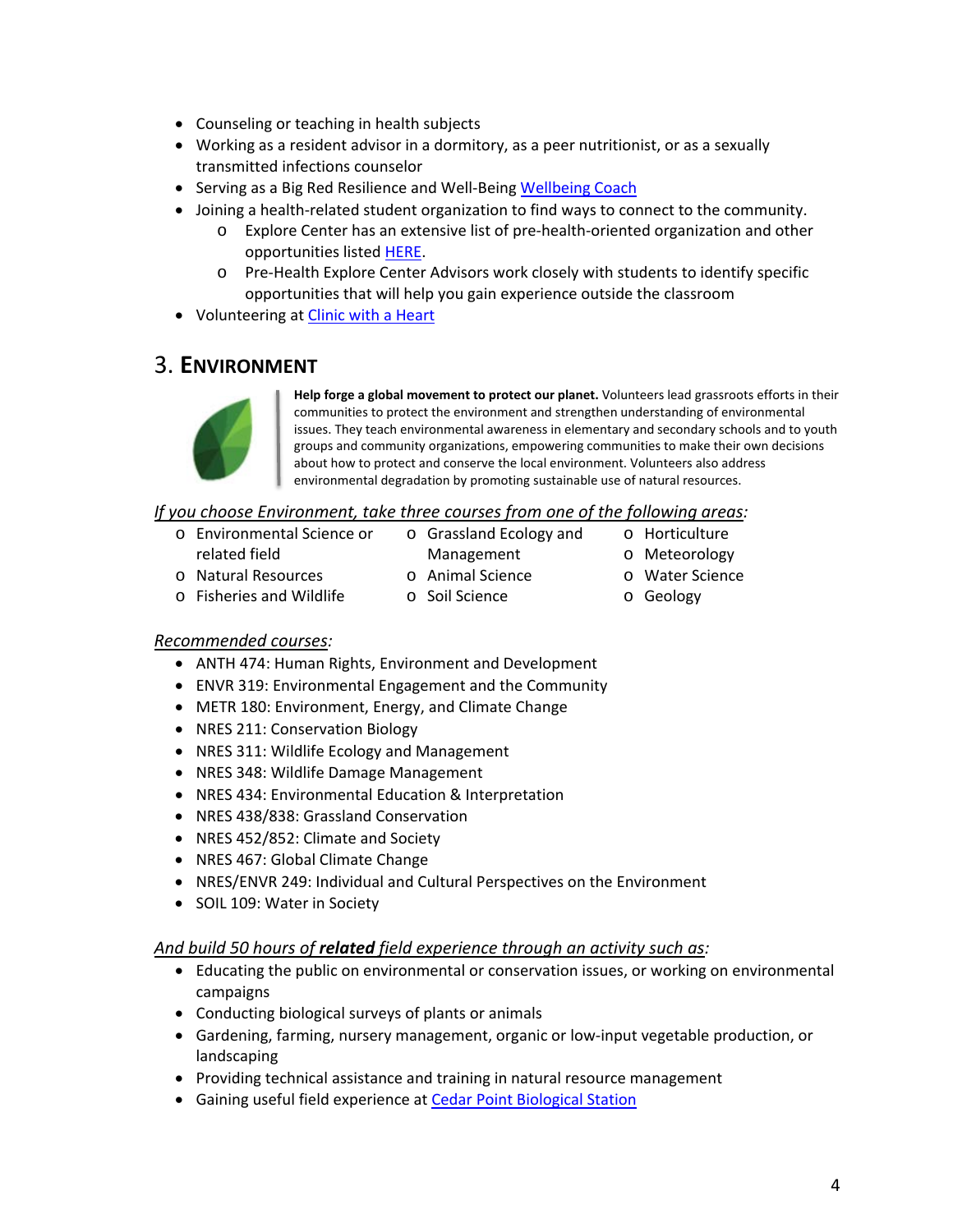- Becoming an active member of the [Environmental Studies Student Advisory Committee](https://esp.unl.edu/student-advisory-committee)
- Learning with other environmentally minded students through [Environmental Studies](https://learncom.unl.edu/firstyear/ecoleaders)  [Learning Community](https://learncom.unl.edu/firstyear/ecoleaders)
- Engaging with the Office of Sustainability and joining a [student club or organization](https://sustainability.unl.edu/student-leadership) such as Sustain UNL, UNL Green Fund, Soil and Water Resources Club, or UNL Wildlife Club
- Gaining experience with [UNL Environmental Leadership Program](https://asun.unl.edu/committees/environmental-leadership)

### 4. **AGRICULTURE**



**Lead grassroots efforts to fight hunger in a changing world.** Agricultural Volunteers work with small-scale farmers and families to increase food security and production and adapt to climate change while promoting environmental conservation practices. They introduce farmers to techniques that prevent soil erosion, reduce the use of harmful pesticides, and replenish the soil. They work alongside farmers on integrated projects that often combine vegetable gardening, livestock management, agroforestry, and nutrition education.

#### *If you choose Agriculture, take three courses from one of the following areas:*

- o Agronomy or Pant Biology
- o Agribusiness
- o Horticulture
- o Insect Science
- o Agricultural Sciences
- o Agricultural Economics o Business or economics
- Education, and Communications

o Agricultural Leadership,

o Life Sciences (Biology) o Soil Science

#### *Recommended courses:*

- AECN 346: World Food Economics
- AECN: 367: Agricultural Development in Developing Countries
- AECN: 420: International Food and Agricultural Trade
- AGRI 282: Introduction to Global Agricultural and Natural Resources Issues
- AGRO 107: Invasive Plant Species Impacts on Ecosystems
- ALEC 494: Undergraduate Seminar in Agricultural Education
- ANTH/GLST 214: Food and Culture
- ENSC 110: Energy in Perspective
- GEOG 408: Microclimate: The Biological Environment
- NRES 104: Climate in Crisis
- NRES 435: Agroecology
- SOIL 109: Water in Society
- SOIL 153: Soil Resources

#### *And build 50 hours of related field experience through an activity such as:*

- Working with a large-scale or family-run business involving vegetable gardening, farming, nursery work, tree planting or care, urban forestry, landscaping, livestock care and management, or fish cultivation and production
- Teaching or tutoring the public in environmental or agricultural issues/activities
- Working on the business management or marketing side of a commercial farm
- Participating in the **Rural Fellows Program**.
- Exploring one of the many opportunities offered through College of Agricultural Sciences and Natural Resources. The complete list of experiential opportunities is available [HERE.](https://casnr.unl.edu/experiential-learning)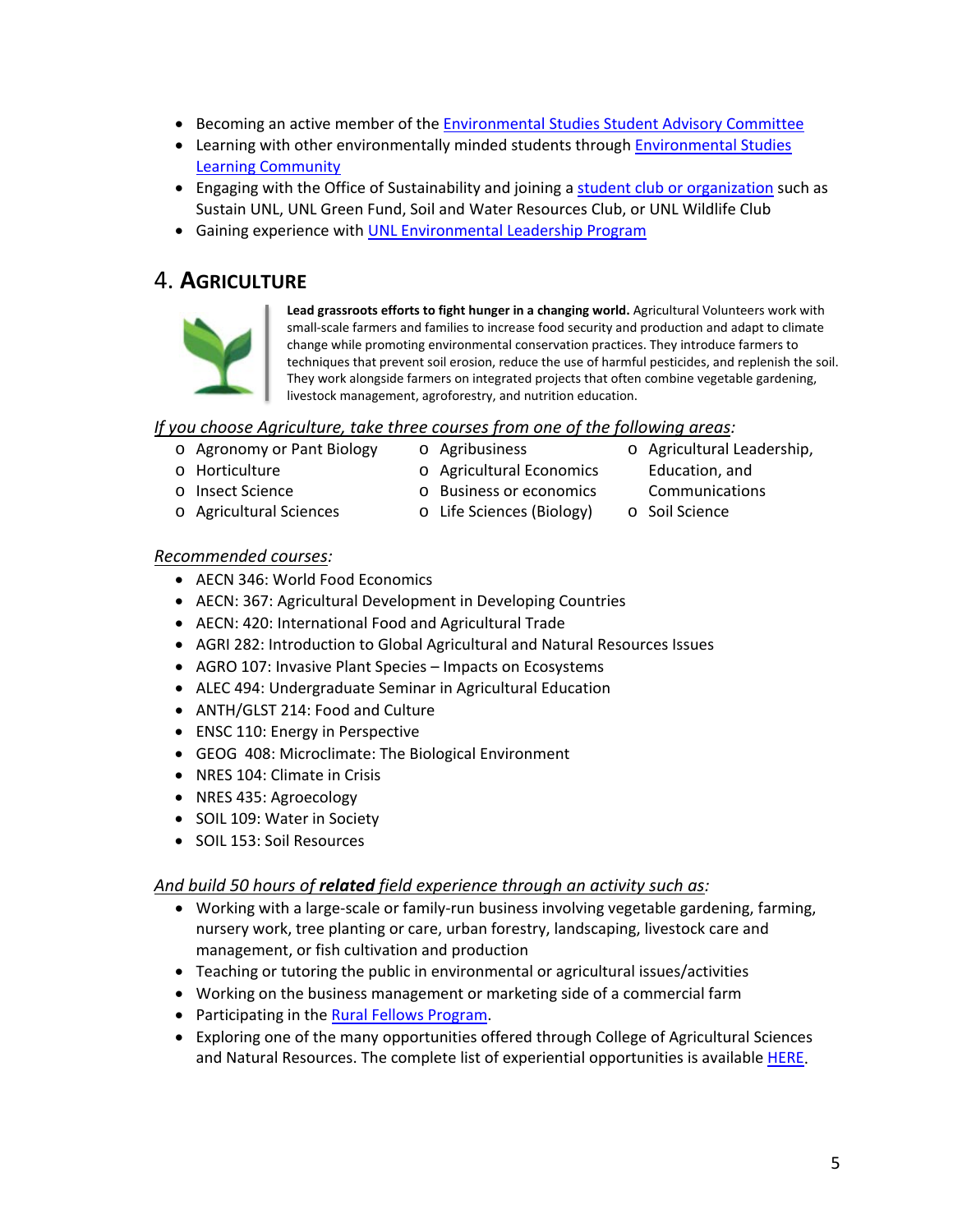## 5. **YOUTH IN DEVELOPMENT**



**Empower the next generation of changemakers.** Volunteers work with youth in communities on projects that promote engagement and active citizenship, including gender awareness, employability, health and HIV/AIDS education, environmental awareness, sporting programs, and info technology.

#### *If you choose Youth in Development, take three courses from one of the following areas:*

- o Social Work
- 
- o Educational Psychology
- o Education and Human **Sciences**
- o Psychology
- o Special Education
- o Women's and Gender Studies
- o Human Rights and Humanitarian Affairs
- o Child, Youth, and Family Studies

- *Recommended courses:*
	- CYAF 160: Human Development & the Family
	- CYAF 280: Family Science
	- CYAF/WMNS 447: Working with Gay, Lesbian, Bisexual and Transgender (GLBT) Youth in Professional Context
	- EDPS 250: Fundamentals of Child Development for Education
	- EDPS 251: Fundamentals of Adolescent Development for Education
	- EDPS 450: Child Psychology
	- PSYC 289: Developmental Psychology
	- PSYC 489: Child Behavior and Development
	- THEA 337: Creative Drama: Improvisation with Youth
	- WMNS/SOCI 226: Family and Society
	- WMNS 250: Sex and Gender Around the Globe
	- WMNS 325: Contemporary Family Issues

#### *And build 50 hours of related field experience through an activity such as:*

- Teaching or counseling in at-risk youth programs
- Activities that involve planning, organizing, assessing community needs, counseling, and leadership, in areas such as education, youth development, health and HIV/AIDS, the environment, and/or business
- Lead a [Nebraska Honors Afterschool Club](https://honors.unl.edu/experiences/clubs) (open to all undergraduates)
- Apply to serve as a volunteer or intern with the [Malone Center](https://malonecenter.org/)
- Consider volunteering to work with children a[t Educare Lincoln](https://www.educareschools.org/schools/lincoln-ne/) or LPS CLCs (Community [Learning Centers\)](https://clc.lps.org/)
- Gain experience in residence management by serving as a Resident Assistant with [University](https://housing.unl.edu/)  **[Housing](https://housing.unl.edu/)**
- Gain experience in [New Student Enrollment](https://nse.unl.edu/) helping students transition into college life

# **6. COMMUNITY ECONOMIC DEVELOPMENT**<br>Harness 21<sup>st</sup>-century tools to help communities lift themselves. Volunteers work with



development banks, nongovernmental organizations, and municipalities to strengthen infrastructure and encourage economic opportunities in communities. They frequently teach in classroom settings and work with entrepreneurs and business owners to develop and market their products. Some Volunteers also teach basic computer skills and help communities take advantage of technologies such as e-commerce, distance learning, and more.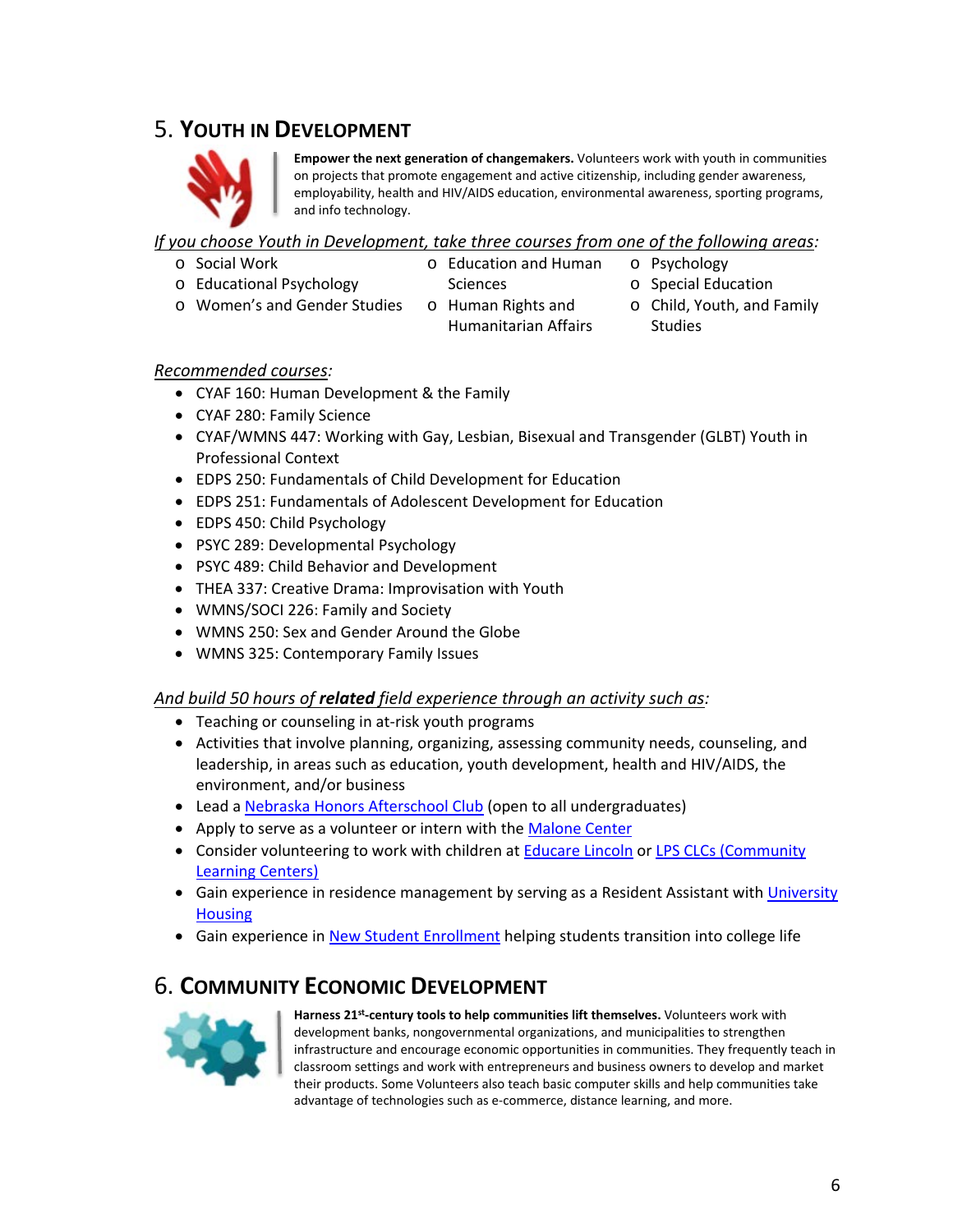#### *If you choose Community Economic Dev., take three courses from one of the following*

#### *areas:*

- o Business Administration
- o Advertising and Public Relations

o Accounting or Finance

- 
- o Computer Science and Engineering
- o Graphic Design
- o Agribusiness
- o Mass Communications
- o International Business

#### *Recommended courses:*

- ANTH/GLST/HRHA: Development in Theory and Practice
- AECN 367: Agricultural Development in Developing Countries
- CRPL 480: Economic Development Planning
- CRPL 481: Planning in Developing Countries
- ECON 423: Economics of the Less Developed Countries
- ECON 440: Regional Development
- ENTR 421: Identifying and Exploring Entrepreneurial Opportunity
- ENTR 423: Business Plan Development and Decision Making
- GLST/HRHA 415: Grant Writing and Fundraising for Social Good
- HRHA 440: Human Rights, Conflict and Community Changemaking
- MNGT 398: Fostering Entrepreneurial Creativity
- MNGT 411: Leading People and Projects
- POLS 375: Conflict and Development in Africa

#### *And build 50 hours of related field experience through an activity such as:*

- Working with businesses, organizations, or cooperatives in accounting, finance, microfinance, management, project management, budgeting, or marketing
- Starting and running your own business or other entrepreneurial activity
- Training others in computer literacy, maintenance, and repair
- Website design or online marketing
- Founding or leading a community- or school-based organization
- Volunteering at one of the many community centers and nonprofit organizations such as [Yazda,](http://yazda.org/) [Asian Community and Cultural Center,](https://www.lincolnasiancenter.org/) [South of Downtown,](https://lincolnsouthdowntown.org/) etc.
- Leading a [Nebraska Honors Afterschool Club](https://honors.unl.edu/experiences/clubs) (open to all undergraduates)
- Participating in the [Rural Fellows Program](https://ruralprosperityne.unl.edu/rural-fellows)
- Joining [Jacht,](https://www.jacht.agency/) a student-run Ad Agency, to gain valuable experience managing advertising campaigns and project for clients

**Peace Corps Tip!**

*Nearly two-thirds of Peace Corps Volunteers serve in Education or Health. Coursework and meaningful experience in one of these areas—especially teaching English as a second/foreign language—produce some of the strongest candidates.*

- o Economics
- o Entrepreneurship
- o Global Studies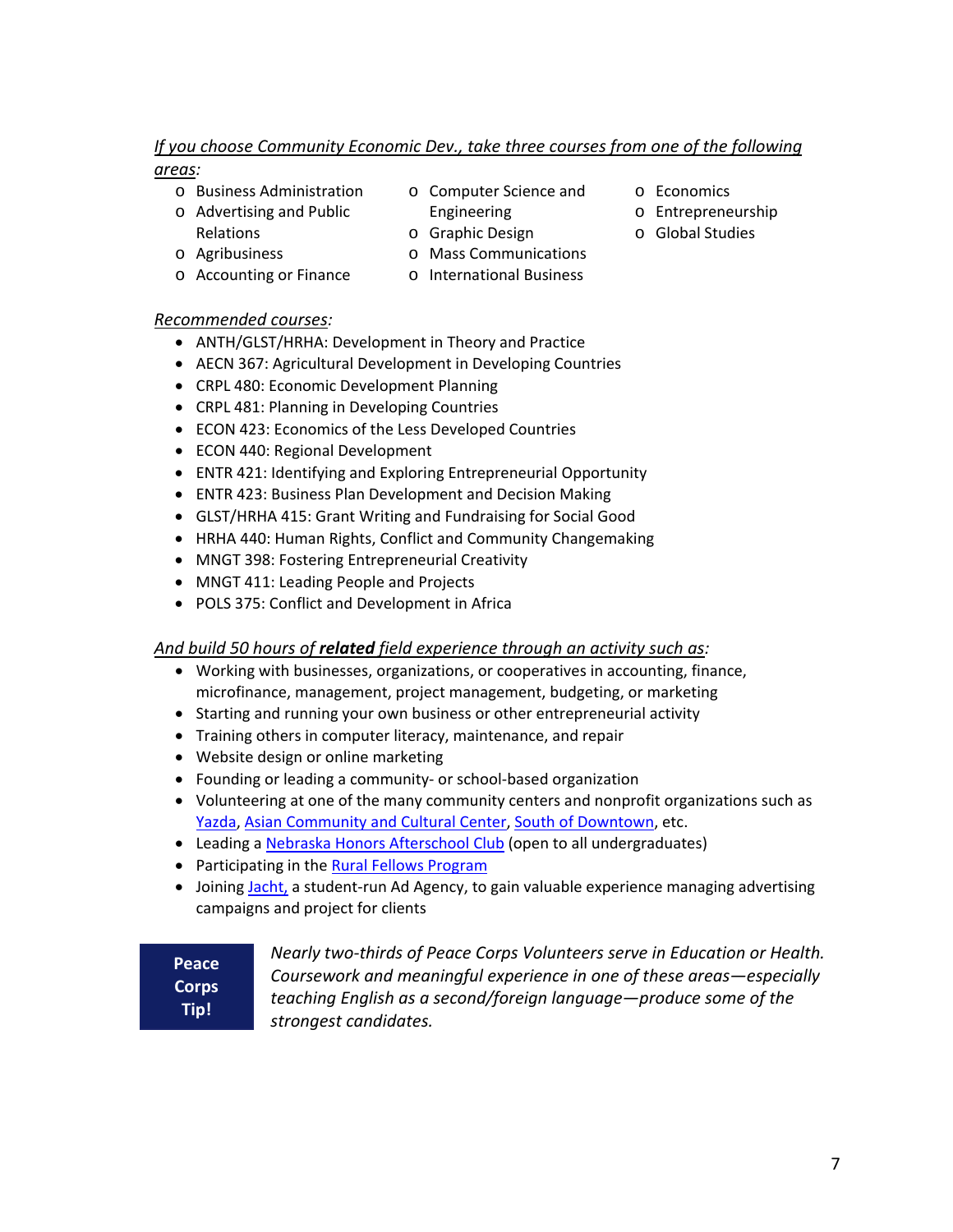# **2. Foreign language skills**

#### **Requirements vary by region of interest**

Working across cultures often entails verbal and nonverbal languages distinct from your own. Most students must hone their capacity to interact professionally using a non-English language. Minimum course requirements vary by desired placement region.

- *Latin America*: Students indicating an intention to serve in Spanish-speaking countries must build strong intermediate proficiency, having completed two 200-level courses or learned Spanish through another medium. It is strongly encouraged for you to complete *at least* SPAN 203 and SPAN 204.
- *West Africa*: Students indicating an intention to serve in French-speaking African countries must build proficiency in French language, having completed two 200-level courses or learned French through another medium.
- *Everywhere else*: While Peace Corps does not have specific language requirements for all volunteer placement sites, you will likely learn and utilize another language during your service. Therefore, it is helpful and important to have experience learning another language. In order to fulfill this requirement for PC Prep at Nebraska, students need to complete at least two courses in the same language at any level. Depending on the region where you wish to serve, you may choose a language that is spoken in the region, for example Arabic, Czech, or Russian.

You may be able to acquire proficiency in other languages through education abroad experiences. Please speak with your PC Prep Coordinator about which education abroad opportunity is the best fit for you and your regional interests.

The University of Nebraska–Lincoln requires all students to complete at least two units of language study. This requirement can be fulfilled through two *years* of language study in high school, or two *semesters* of foreign language at the university. Students who completed two or more years of language prior to attending the university can communicate with the [Department of Modern Languages and Literatures](https://modlang.unl.edu/) about completing a proficiency exam. This exam will allow the student to complete the foreign language requirement without additional coursework, or in the case of Spanish or French find out their level or proficiency. Students who have already taken and passed foreign language courses or who have tested out of their language requirements for Nebraska may count those courses toward the completion of this PC Prep requirement.

*Note: If you are a strong native speaker* and hope to serve in a country that speaks your same language, you can skip this requirement!

# **3. Intercultural competence**

#### **3 approved courses** *or* **1-2 courses + substantive intercultural experience**

Engaging thoughtfully and fluidly across cultures begins with one's own self-awareness. With this learning objective, you will deepen your cultural agility through **a mix of three**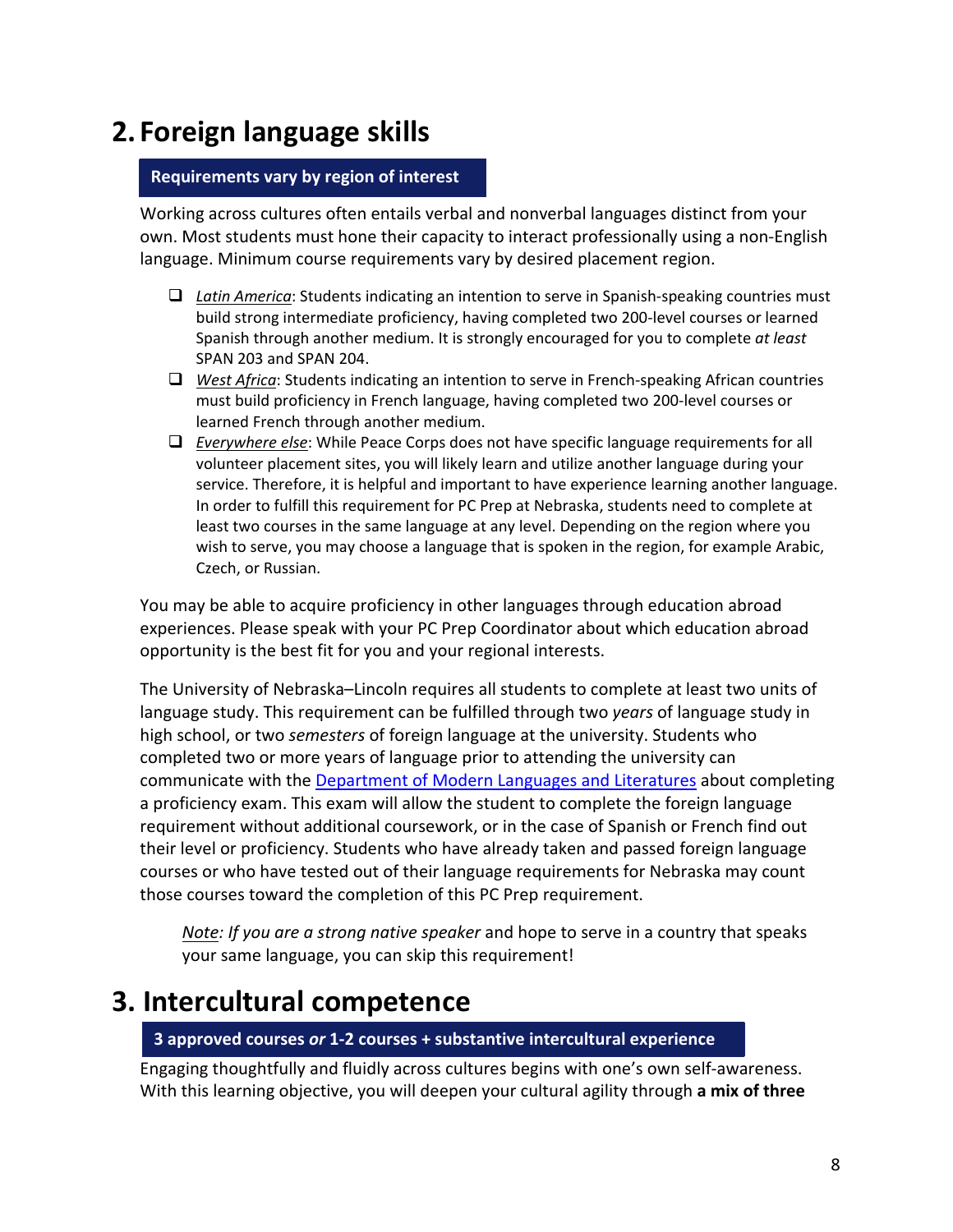**introspective courses**, or a mix of courses and experience, in which you learn about others while reflecting upon your own self in relation to others. The goal is for you to build your capacity to shift perspective and behavior around relevant cultural differences.

You will work with the PC Prep Coordinator and your academic advisor to identify courses, or courses and experiences, that will best fulfill this requirement.

#### **Core course (pick 1)**

- ANTH/ETHN 212: Introduction to Cultural Anthropology
- ANTH/ETHN/SOCI 217: Sociology of Race and Ethnicity
- ANTH/GLST 280: Colonization, Decolonization and Globalization
- BSAD 420: Global Leadership and Culture Map
- COMM 311: Intercultural and Intergroup Communication
- ETHN 100: Introduction to Ethnic Studies
- GEOG 431: Cultural Geography
- GLST 201: Introduction to Global Studies
- GLST/HRHA 101: Human Rights in a Global Context
- GLST/HRHA 350: Refugees, Displaced Persons and (Im)migrants
- GLST/MODL/POLS 381: Cultures in Transit
- POLS 476: Ethnic Conflict and Identity

*Note: Students may request to substitute anothe[r Achievement-Centered Education \(ACE\) 9 course](https://ace.unl.edu/courses/listing) as a core course. ACE 9 courses have been pre-approved to give students an opportunity to "exhibit global awareness or knowledge of human diversity through analysis of an issue."*

#### **Elective 1: Regional Knowledge (pick 1)**

#### **Eastern Europe and Central Asia**

- HIST 262: Russia: The Nineteenth Century to the Present
- RUSS 301: Russian Cultural Studies
- RUSS 331: Russian Politics and Society after the Revolution

#### **East Asia**

- ANTH/ETHN 351: Exploring Cross-Cultural **Diversities**
- HIST 181 / POLS 171: Introduction to East Asian Civilization
- HIST 282: Modern East Asia
- RELG 180: Culture, Religion, and Society in Contemporary Asia

#### **Sub-Saharan Africa**

- ANTH/ETHN 351: Exploring Cross-Cultural **Diversities**
- ETHN 203: Introduction to Africa
- HIST 150 / ETHN 150: African Culture and Civilization
- HIST 285 / ETHN 285: Africa Since 1800
- HIST 459 / ETHN 459 / WMNS 459: Women and Gender in African Societies
- POLS 375 / ETHN 375: Conflict and Development in Africa
- GEOG 380: Geography of Africa

#### **Middle East and North Africa**

- ANTH/ETHN 351: Exploring Cross-Cultural **Diversities**
- ARAB / WMNS 288: Exploring Love, Sexuality and Femininity in the History of Arabic Culture
- HIST 214 / RELG 214: History of Islam
- HIST 217 / JUDS 217 / RELG 217: Israel: The Holy Land
- HIST 367: History of the Modern Middle East
- RELG 208: Introduction to Islam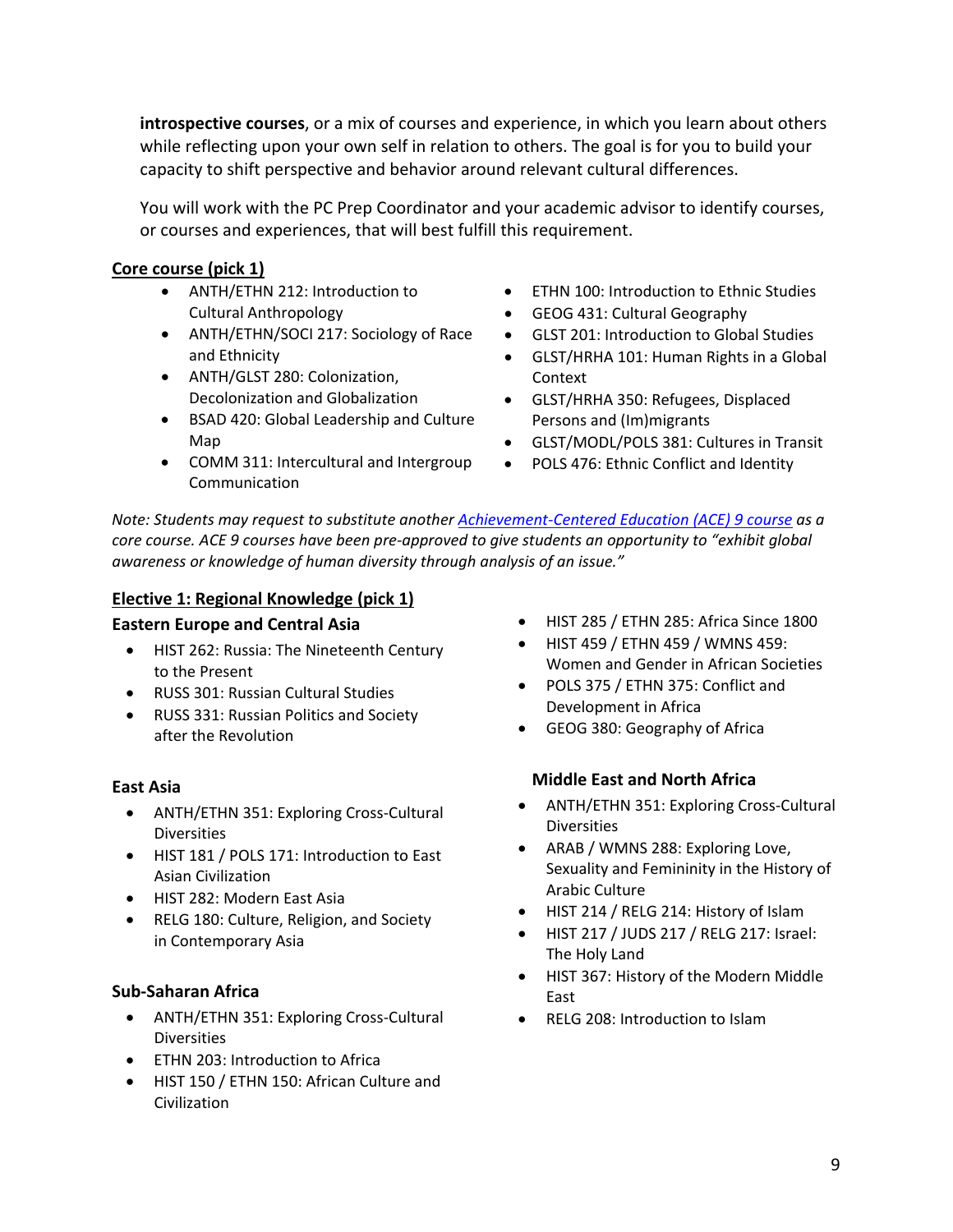#### **Latin America and the Caribbean**

- ANTH/ETHN 351: Exploring Cross-Cultural Diversities
- ENGL 344D: Caribbean Literature
- ANTH 237 / ETHN 237 / LAMS 237: Ancient Mesoamerica
- HIST 171 / ETHN 171: History of Latin America
- HIST 272 / ETHN 272 / LAMS 272: Modern Latin America
- HIST 476A: Gender and Sexuality in Latin America
- HIST 476B / ETHN 476B: Race in Modern Latin America
- POLS 277 / ETHN 277 / LAMS 277: Latin American Politics
- SPAN 331 / LAMS 331: War and Human Rights in Latin America

**Elective 2:** Pick one additional course from the lists above.

#### **Combination of Courses and Experience**

You may choose to complete your intercultural competency requirement through a combination of coursework and experience. All students will take one core course but can substitute experiences for one or both of the electives.

- **Domestic Intercultural Experience** can include activities such as helping new immigrants/refugees acculturate to the U.S., volunteering with a local cultural center or diverse community center, or volunteering in diverse schools. The experience must last at least 40 hours. If the experience also aligns with one of Peace Corps' six sectors, these experiences may simultaneously count for that hands-on experiential requirement.
- **Education Abroad Experience** and associated credits can be substituted to fulfill this requirement. In order to satisfy the requirements, education abroad experiences must take place in a country that has at some point hosted Peace Corps Volunteers (see the list of current and past countries [here](https://www.peacecorps.gov/countries/) [www.peacecorps.gov/countries]) and include academic credit. A short-term or summer experience will substitute for one elective, while a full semester will substitute both electives.

**Peace Corps Tip!**

*Prolonged intercultural experiences—such as studying or volunteering abroad, supporting new immigrants or refugees acculturate to the United States, or volunteering in diverse schools—would also strengthen your Peace Corps candidacy significantly.*

# **4. Professional and leadership development**

#### **Resume and interview support + leadership experience**

Peace Corps service and similar international development work opportunities are highly professional and selective. PC Prep requires three specific activities that will strengthen your candidacy for the Peace Corps (or any other professional endeavor):

1. University Career Services will work with PC Prep students throughout their time in the program. Students will build up their resume and interview skills over the course of several semesters.